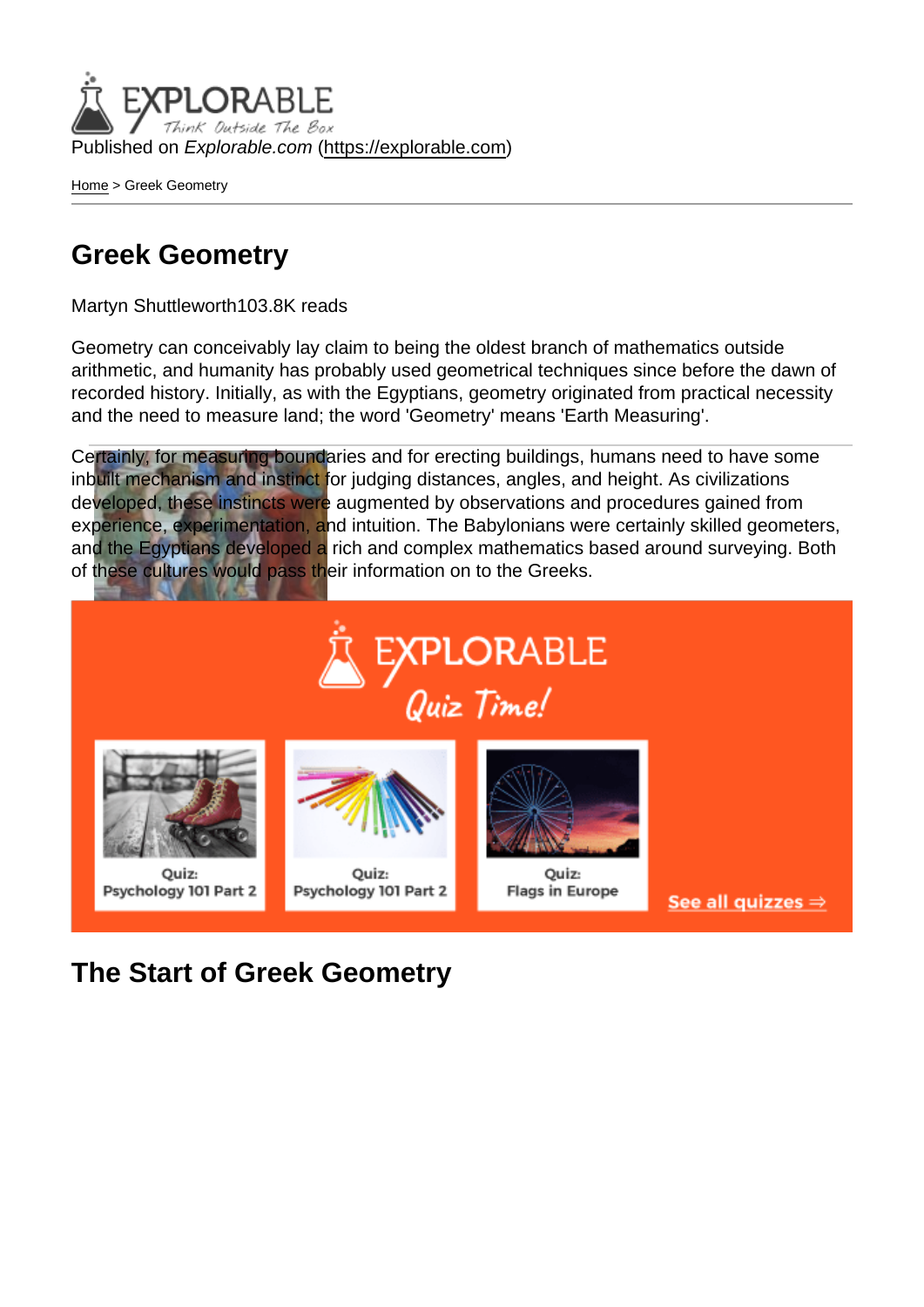The Egyptians and the Babylonians were not really interested in finding out axioms and underlying principles governing geometry. Their approach was very pragmatic and aimed very much at practical uses. The Babylonians, for example, assumed that Pi was exactly 3, and saw no reason to change this. The Egyptian mathematicians had no structure to their geometry, just a collection of rules and solutions aimed at specific circumstances, such as calculating the volume of a truncated pyramid. They also used trigonometry at that point, in development of a subset of geometry, for surveying and for measuring the dimensions of pyramids.

These cultures did not appear to use deductive reasoning to uncover geometric techniques from first principles. Instead, they used trial and error and, if a solution was not readily available, used trial and error to arrive at an approximation. However, these cultures laid the foundations of Greek geometry and influenced the Greeks, who would bring a deductive methodology to geometry, trying to find elegant rules underpinning the field.

## Early Greek Geometry

The early history of Greek geometry is unclear, because no original sources of information remain and all of our knowledge is from secondary sources written many years after the early period. However, we can still see a decent overview and also start to look at some of the great names, the Greek mathematicians who would shape the course of Greek geometry.

The first, and one of the greatest names, is [Thales](https://explorable.com/thales) [1] of Miletus, a mathematician living in the 6th century BCE. He is regarded as the father of geometry and began the process of using deduction from first principles. It is believed that he travelled to Egypt and Babylon, picking up geometric techniques from these cultures, and he certainly would have had access to their work.

Thales strongly believed that reasoning should supersede experimentation and intuition, and began to look for solid principles upon which he could build theorems. This introduced the idea of proof into geometry and he proposed some axioms that he believed to be mathematical truths.

- A circle is bisected by any of its diameters
- Thales of Miletus (Public Domain) The base angles of an isosceles triangle are equal
- When two straight lines cross, the opposing angles are equal
- An angle drawn in a semi-circle is a right angle
- Two triangles with one equal side and two equal angles are congruent

Thales is credited with devising a method for finding the height of a ship at sea, a technique that he used to measure the height of a pyramid, much to the delight of the Egyptians. For this, he had to understand proportion and possibly the rules governing similar triangles, one of the staples of trigonometry and geometry.

It is unclear exactly how Thales decided that the above axioms were irrefutable proofs, but they were incorporated into the body of Greek mathematics and the influence of Thales would influence countless generations of mathematicians.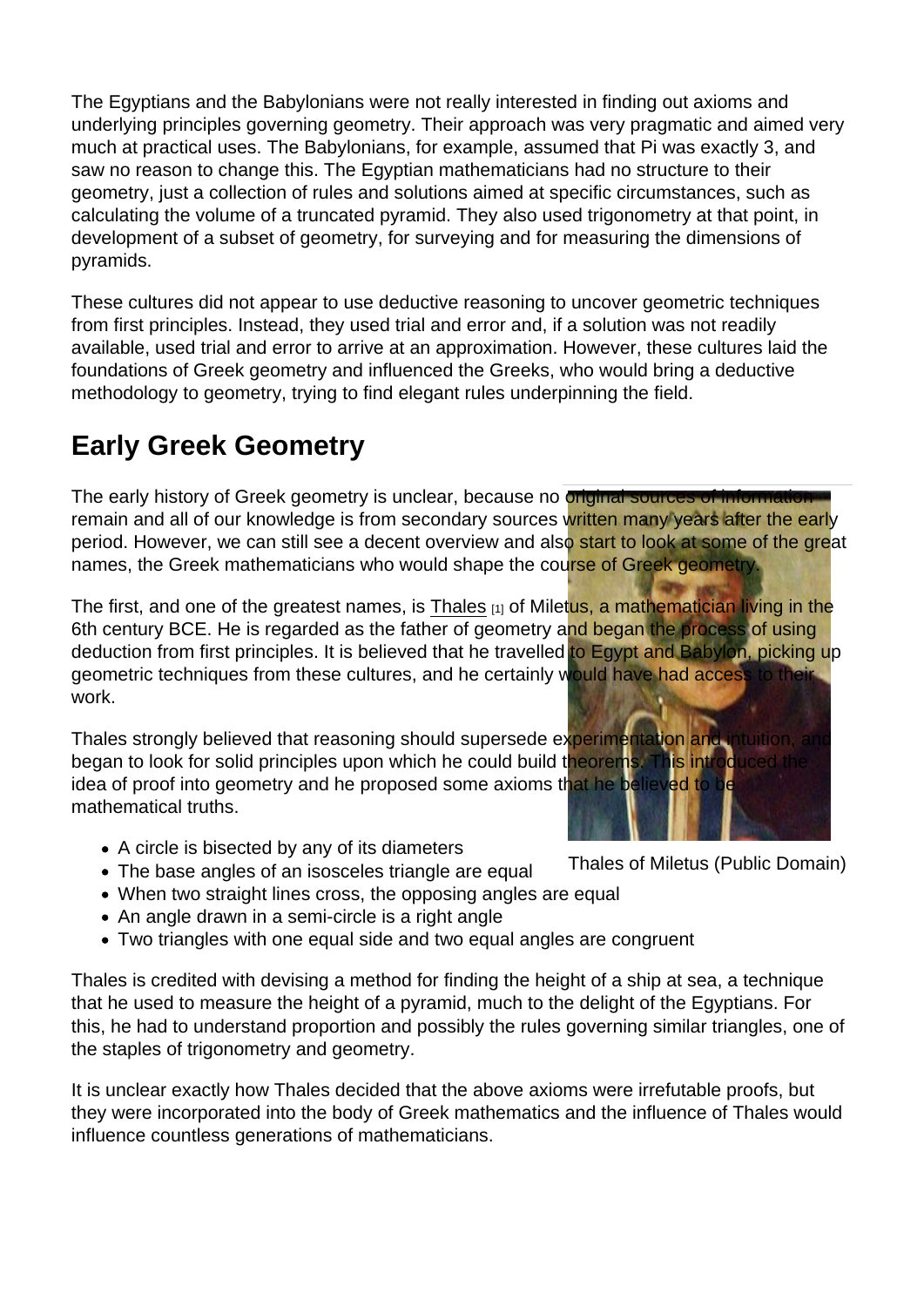# **Pythagoras**

Probably the most famous name during the development of Greek geometry is [Pythagoras](https://explorable.com/pythagoras) [2], even if only for the famous law concerning right angled triangles. This mathematician lived in a secret society which took on a semi-religious mission. From this, the Pythagoreans developed a number of ideas and began to develop trigonometry. The Pythagoreans added a few new axioms to the store of geometrical knowledge.

- The sum of the internal angles of a triangle equals two right angles \*(180o).
- The sum of the external angles of a triangle equals four right angles (360o).
- The sum of the interior angles of any polygon equals 2n-4 right angles, where n is the number of sides.
- Pythagoras (Public Domain) • The sum of the exterior angles of a polygon equals four right angles, however many sides.
- The three polygons, the triangle, hexagon, and square completely fill the space around a point on a plane - six triangles, four squares and three hexagons. In other words, you can tile an area with these three shapes, without leaving gaps or having overlaps.
- For a right angled triangle, the square of the hypotenuse is equal to the sum of the squares of the other two sides.

Most of these rules are instantly familiar to most students, as basic principles of geometry and trigonometry. One of his pupils, [Hippocrates](http://en.wikipedia.org/wiki/Hippocrates) [3], took the development of geometry further. He was the first to start using geometrical techniques in other areas of maths, such as solving quadratic equations, and he even began to study the process of integration. He studied the problem of Squaring the Circle (which we now know to be impossible, simply because Pi is an irrational number). He solved the problem of Squaring a Lune and showed that the ratio of the areas of two circles equalled the ratio between the squares of the radii of the circles.

#### Euclid

Alongside Pythagoras, [Euclid](https://explorable.com/euclid) [5] is a very famous name in the history of Greek geometry. He gathered the work of all of the earlier mathematicians and created his landmark work, 'The Elements,' surely one of the most published books of all time. In this work, Euclid set out the approach for geometry and pure mathematics generally, proposing that all mathematical statements should be proved through reasoning and that no empirical measurements were needed. This idea of proof still dominates pure mathematics in the modern world.

#### Archimedes

Euclid meant that all mathematical statements should be proved ([Euclid's Elements](http://en.wikipedia.org/wiki/Euclid) [4]  $\lambda$